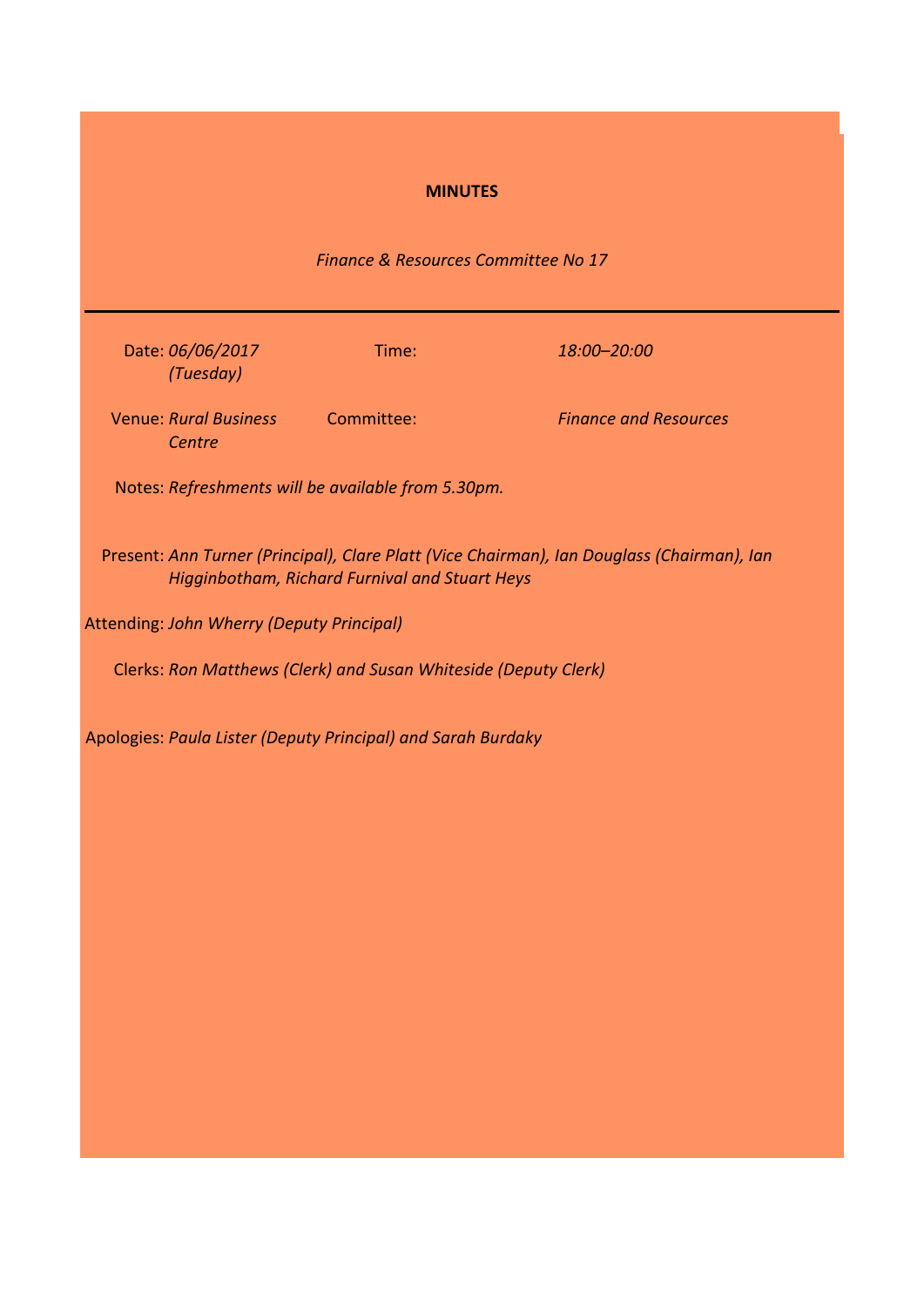| <b>Public Minutes</b>                       |                                                                                                                                                                                                                                                                                                                             |
|---------------------------------------------|-----------------------------------------------------------------------------------------------------------------------------------------------------------------------------------------------------------------------------------------------------------------------------------------------------------------------------|
| <b>Item</b><br>number:<br>(and<br>category) | Item description:                                                                                                                                                                                                                                                                                                           |
| 31.17<br><b>Decision</b>                    | <b>Attendance of College Management Staff</b>                                                                                                                                                                                                                                                                               |
|                                             | Section 8.2 of the current Constitution and Terms of Reference for the<br>Finance & Resources Committee states:                                                                                                                                                                                                             |
|                                             | College management and / or consultants may attend meetings by invitation<br>in an advisory capacity.                                                                                                                                                                                                                       |
|                                             | Members thanked and welcomed Janet Whiteside, College Accountant to the<br>meeting. Janet would attend meetings until a Deputy Principal Finance &<br>Corporate Services was appointed.                                                                                                                                     |
|                                             | <b>Resolved:</b>                                                                                                                                                                                                                                                                                                            |
|                                             | That College Management staff attend the meeting.                                                                                                                                                                                                                                                                           |
| 32.17<br>Record                             | <b>Apologies for Absence</b>                                                                                                                                                                                                                                                                                                |
|                                             | An apology for absence was received from Sarah Ellis.                                                                                                                                                                                                                                                                       |
| 33.17<br><b>Decision</b>                    | <b>Public Minutes of Previous Meeting</b>                                                                                                                                                                                                                                                                                   |
|                                             | The public minutes of meeting number 16 held on Tuesday 21 February 2017<br>(published on the extranet) were signed and agreed as a true and accurate<br>record.                                                                                                                                                            |
| 34.17<br>Record                             | <b>Declarations of Interest</b>                                                                                                                                                                                                                                                                                             |
|                                             | There were no declarations of interest made in respect of items on the public<br>agenda.                                                                                                                                                                                                                                    |
| 35.17<br><b>Decision</b>                    | <b>Strategic Plan Progress Report</b>                                                                                                                                                                                                                                                                                       |
|                                             | Finance & Resources Committee gave consideration to the summary Strategic<br>Plan progress Report which charted progress against key performance<br>indicators under the strategic plan headings.                                                                                                                           |
|                                             | Members noted that in the main targets were being met. As documented<br>throughout the year, Higher Education recruitment had fallen short of<br>target. This shortfall impacted on the lower than budgeted performance from<br>Myerscough Ventures. There was a surplus before interest though it was less<br>than target. |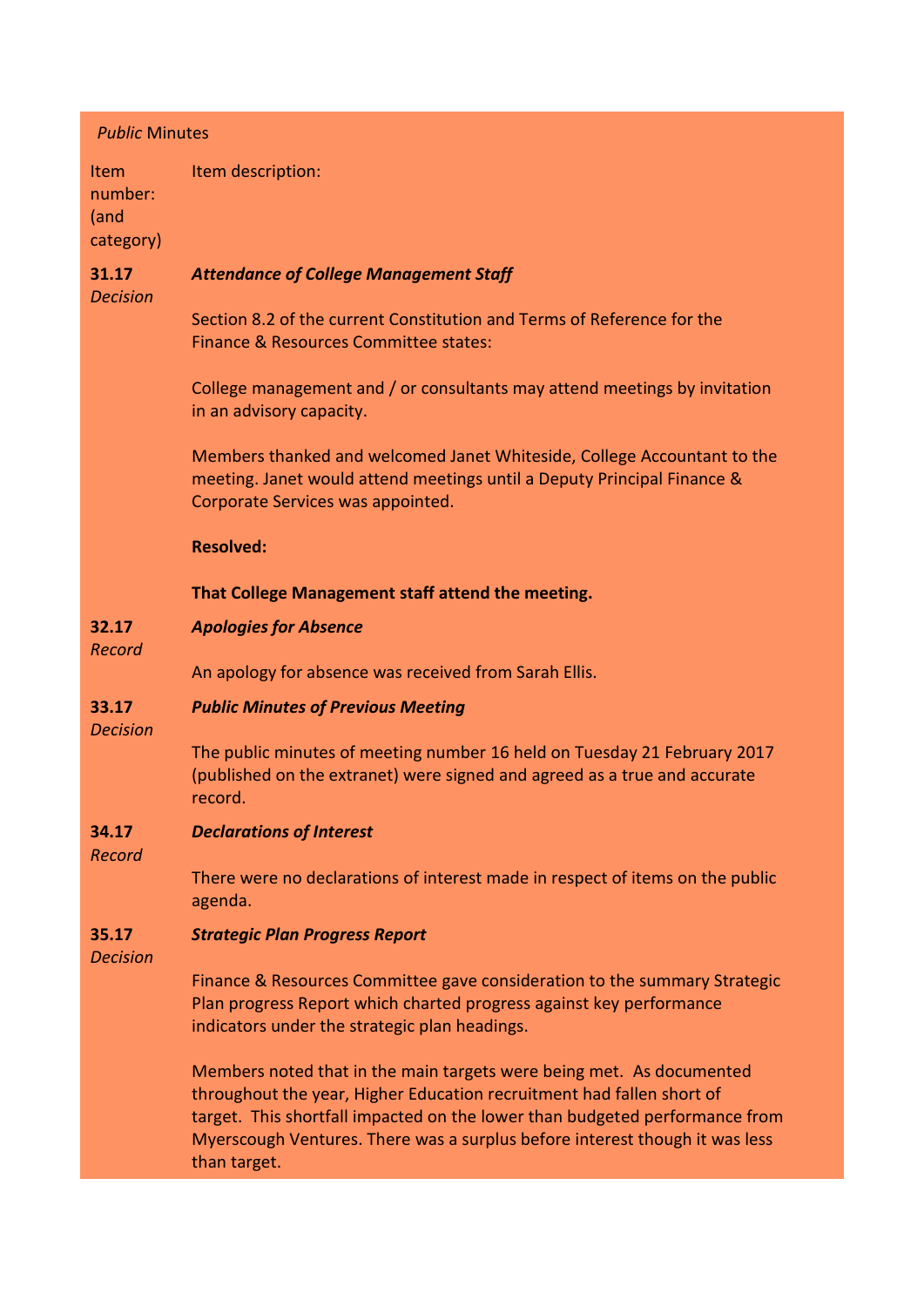The key discussion points were picked up throughout the meeting.

**Resolved:**

**That the Strategic Plan Progress Report be received.**

*Financial Position Statement for Period Ending 30 April 2017*

**36.17** *Decision*

> Finance & Resources Committee gave consideration to the report on the Financial Position Statement for the period ending 30 April 2017. The report included the cash flow position, members noted that cash balances remained strong.

The surplus as a percentage of income (pre FRS17) was 2.3%, which equated to £495k (8.6% April 2016) and the balance sheet remained healthy. There was a current ratio of 1:1.3 and cash days of 65.76. Overall income to date was behind target by £723k (3.3%) and behind last year by £348k (2%).

The Interim Director of Finance responded to questions and provided detailed information on the accounts.

At this point Education was £140k (1%) behind budget. HE recruitment was still the main reason for being behind target but was being partially offset by increased FE income, notably for high needs learners and Real Skills - a subcontractor.

Members noted the report on investments was incorporated and that interest rates remained low.

At the recent Away Event Members had given consideration to revenue and margin by area and would continue to monitor that the College offer met the strategic plan.

Members received clarification that the Apprenticeship & Skills income reported was the actual income received to date. Anticipated income would be on target as reflected in the Strategic Plan Progress Report considered earlier in the meeting.

Finance & Resources Committee noted a surplus position despite income being behind targeted levels. This had been managed through restructuring, scrutinising all vacancies and removal of the discretionary strategic investment fund. Members made comment on a 'compounding situation' as the shortfall of student recruitment in Higher Education would continue as the year 1 students moved up to the next year and the next.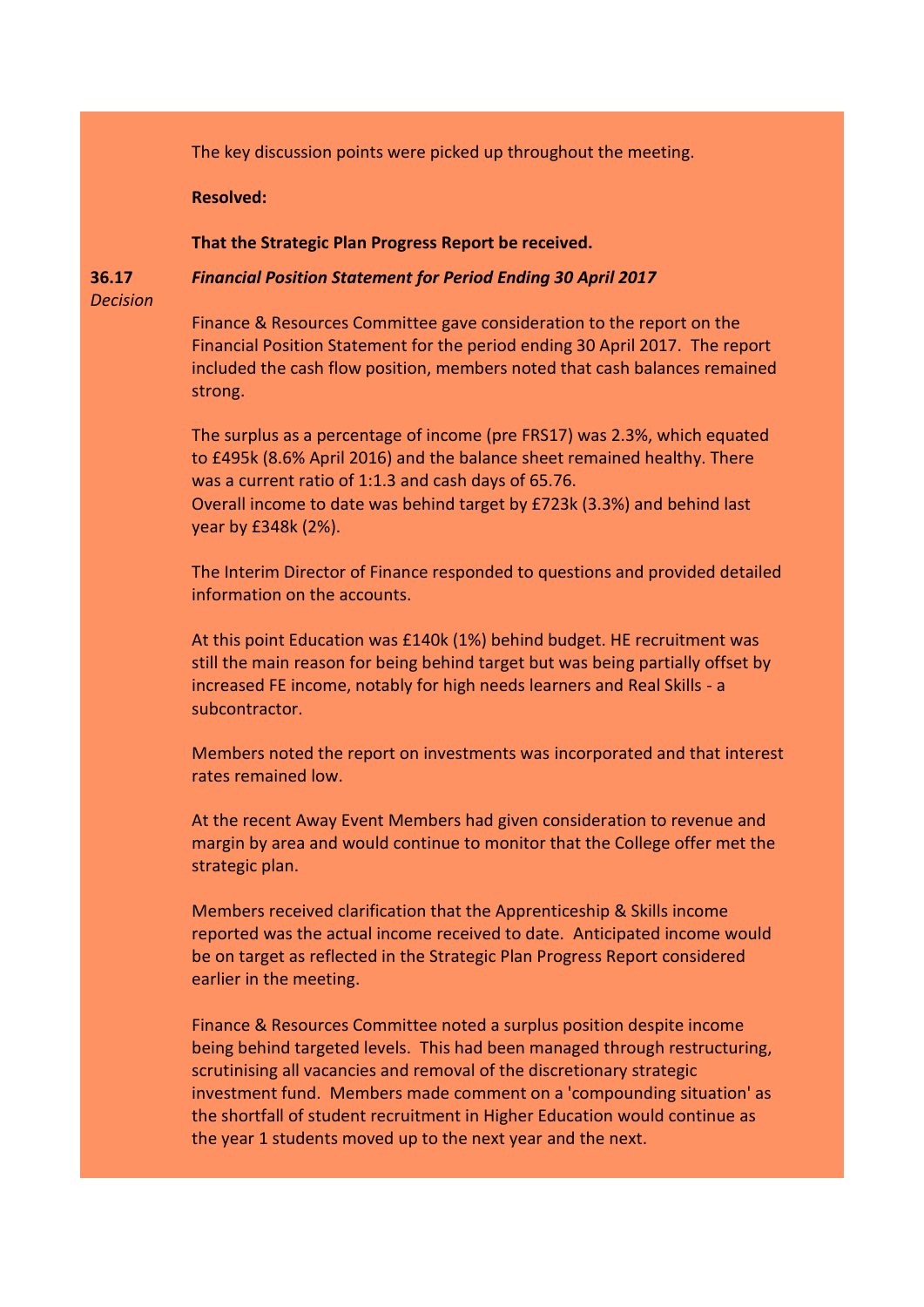Members were pleased to learn that it was anticipated that the year end position would be a surplus of circa £770k. **Resolved: That the Financial Position Statement for the period ending 30 April 2017 be received. 37.17** *Decision Myerscough Ventures Report for Period Ending 30 April 2017* Consideration was given to the Myerscough Ventures Financial Performance Report for the period ended 30 April 2017. At the end of the period, the income contribution from Myerscough Ventures was below profile providing a total contribution of £1,082,712. With inclusion of the Farm, which was not part of Ventures but was routinely reported at this part of the meeting as a commercial activity, the total was £899,511. Contributions to overheads was shown after the allocation of the direct costs associated with the activity. Myerscough Ventures continued to face the challenges of the current economic climate. Vacant bed spaces, as previously reported, had a detrimental financial impact on residency, catering and other Venture areas. **Equine Operations** - The area was performing to budget. **Sports and Golf Academy** - Performance was ahead of target. **Residential Operations** - Members noted strategies to promote to incoming students and were pleased to hear of good take up via the initiative to offer single ensuite rooms to 16 to 18 students. It was confirmed bursary funds were advertised. **Catering Operations -** The area was behind target due to a reduction in the number of residential students. **Horticulture** - The area was performing ahead of target. **Stumble Inn** - The area was behind target though weekend business was strong. **Events -** The area was ahead of target and summer bookings were strong. Myerscough Ventures continued to make a positive contribution to the College.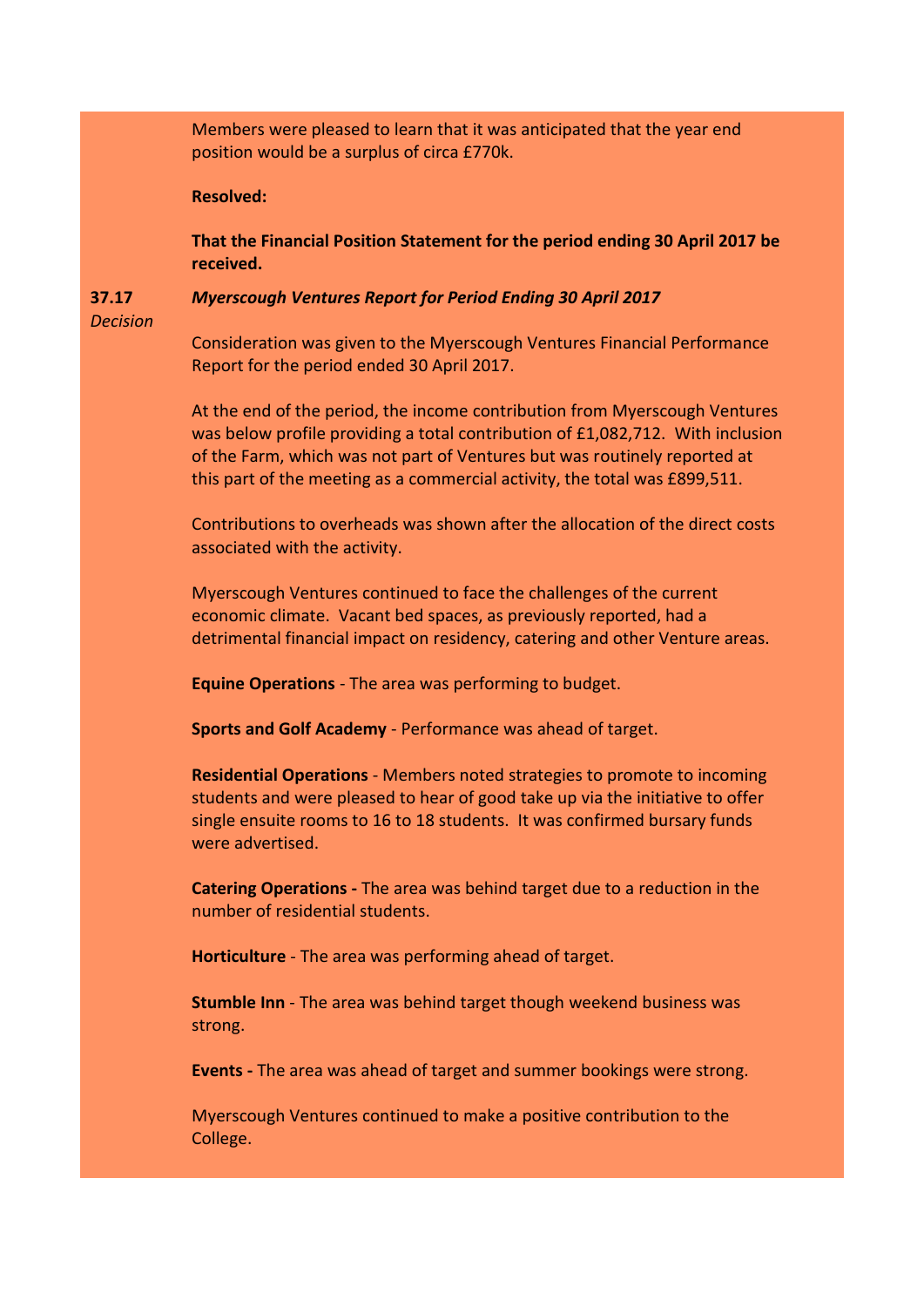# **Resolved:**

**That the financial performance report on Myerscough Ventures for the period ended 30 April 2017 be received.**

**38.17**

# *Capital Expenditure Report to 30 April 2017*

*Decision*

Finance & Resources Committee gave consideration to the Capital Expenditure report to 30 April 2017.

Total expenditure against the annual budget of £7,067k for 2016 / 2017 amounted to £3,053k at 30 April 2017.

Members commented on the decision making process as capital was invested in the Estate and were aware of the need to develop to protect income and to generate income.

There had been a good response from industry to the Food Farming & Innovation Centre (FFIT) in terms of bringing in research income and generating interest with potential to widen the course offer and promote recruitment. The official opening was scheduled for 7 September 2017.

The Committee noted progress made on the capital projects and that expenditure was within the agreed tolerance. Significant expenditure would pass through the accounts as work on the projects continued to schedule.

**Resolved:**

**That the report on Capital Expenditure for the period ended 30 April 2017 be received.**

#### **39.17** *Strategic Risk Register*

*Decision*

Members gave consideration to the risk registers relevant to Finance & Resources Committee.

Members were satisfied with the approach and the scoring and were assured of effective management in these areas.

### **Resolved:**

**That the Risk Registers relevant to the Finance & Resources Committee be received.**

#### **40.17** *College Funding 2017/2018*

*Information*

The report confirmed funding allocations and was a supporting document to be taken into account when Members considered the budget papers later in the meeting.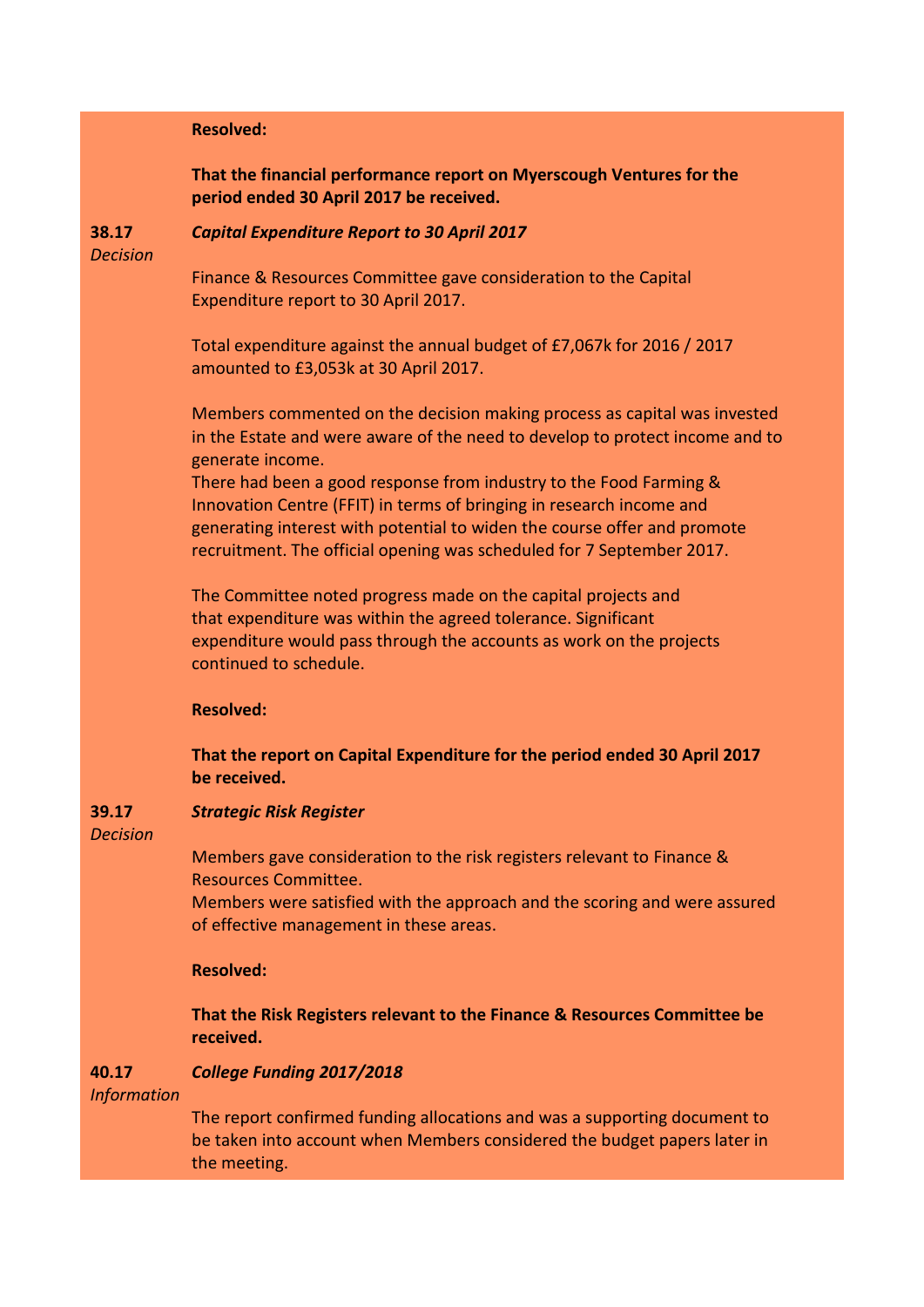The contract allocation for 16 to 18 classroom based students provided funding for 1649 students and was valued at £11,902,545 which members were pleased to say showed growth from the previous year. The budget for apprenticeships for 2017 / 18 has been calculated at £2,351k.

**Resolved:**

# **That the College Funding Report 2017 / 18 be received.**

### **41.17** *Benchmarking of Cultiva Colleges Accounts for 2015 / 2016*

### *Information*

Finance and Resources Committee was pleased to have the opportunity to consider the benchmarking accounts for the Cultiva Colleges for 2015 / 2016. Members were cautious in interpretation as comparisons were not like for like due to the differing operations and accounting of the member Colleges.

**Resolved:**

**That the Benchmarking of Cultiva Colleges Accounts for 2015 / 2016 be noted.**

### **42.17** *Human Resources Statistics for the Period Ended 30 April 2017*

*Decision*

Finance & Resources Committee gave consideration to the report on Human Resources as at 30 April 2017.

Overall staff turnover was below national average. There were still some areas where College was having difficulty in recruiting staff.

Overall staff sickness statistics were ahead of target. In comparison to the same period in the previous year, the overall sick pay had reduced by £18,393.47

The stability index was within general benchmark comparators.

In response to questions members discussed staff comments on pay, workload and stress though, only 7 out of 70 leavers cited pay as a reason for leaving.

'Role did not meet expectations', 'relocation' and 'level of pay' are the top three reasons for teaching staff leaving Myerscough. The top reasons for support staff leaving was 'retirement' and 'relocation'.

Members engaged in discussion around the framework of pay, its bands and progression opportunities noting that though some movement of staff was healthy to the organisation, experienced staff were a valuable asset.

# **Resolved:**

**That the Human Resources Report be received.**